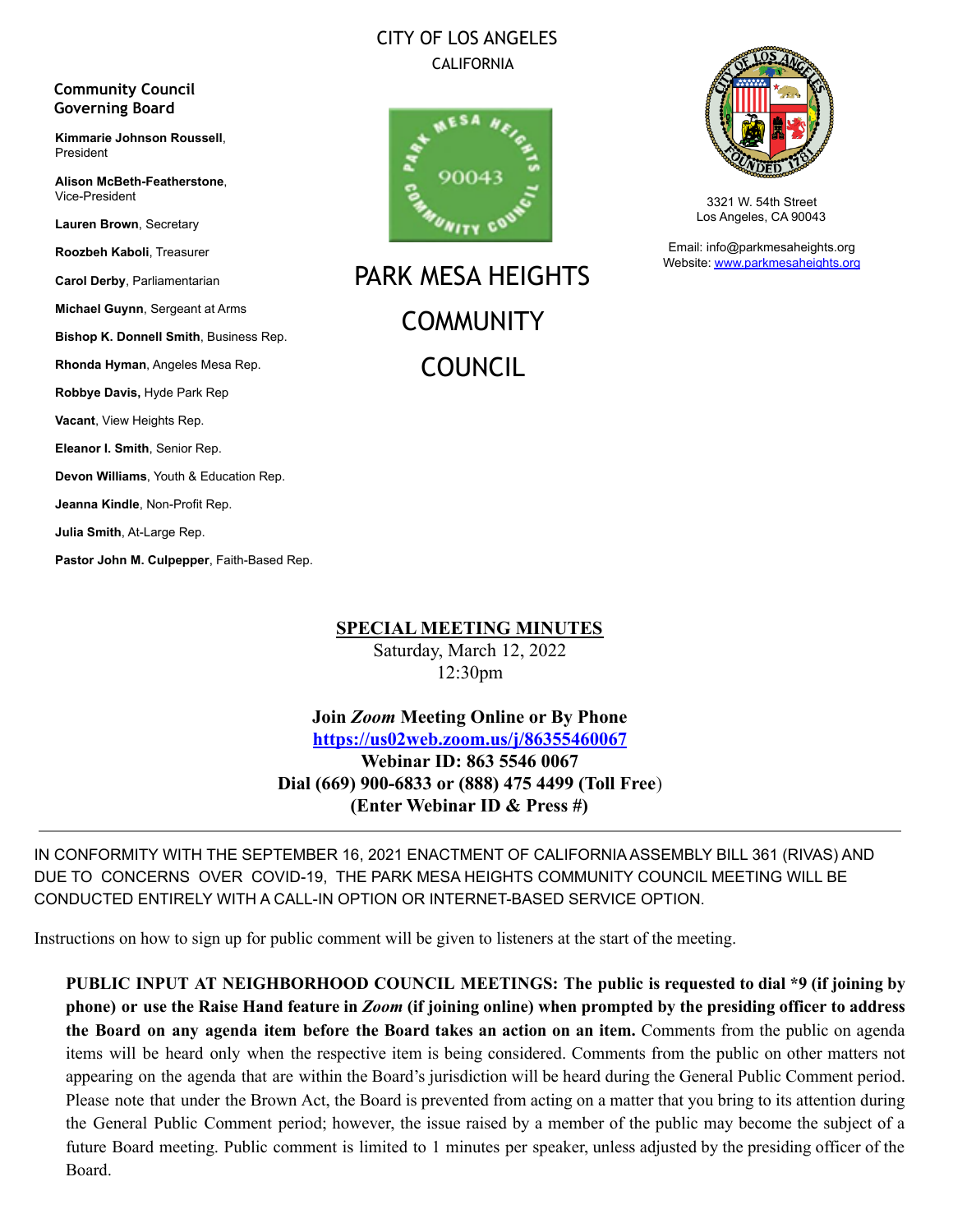#### A B 361 Updates:

Public comment cannot be required to be submitted in advance of the meeting, only real-time public comment is required. If there are any broadcasting interruptions that prevent the public from observing or hearing the meeting, the meeting must be recessed or adjourned. If members of the public are unable to provide public comment or be heard due to issues within the Neighborhood Council's control, the meeting must be recessed or adjourned.

### **ROLL CALL - 12:41 PM**

KimMarie Johnson-Roussell "The Chair", called the meeting to order. Lauren Brown, Secretary, read roll call attendance.

| KimMarie Johnson-Roussell, President - PRESENT                   |
|------------------------------------------------------------------|
| <b>Alison McBeth-Featherstone, Vice President - EXCUSED</b>      |
| <b>Lauren Brown, Secretary - PRESENT</b>                         |
| Roozbeh Kaboli, Treasurer - EXCUSED                              |
| Michael Guynn, Sergeant at Arms - ABSENT                         |
| Carol Derby, Parliamentarian - PRESENT                           |
| Jeanna Kindle, Non-Profit Representative - EXCUSED               |
| <b>Kevin Smith, Business Representative - ABSENT</b>             |
| Julia Smith, At Large Representative - PRESENT                   |
| <b>Eleanor Smith, Senior Representative - ABSENT</b>             |
| <b>Robbye Davis, Hyde Park Resident Representative - PRESENT</b> |
| Rhonda Hyman, Angeles Mesa Representative - PRESENT              |
| <b>Devon Williams, Youth Education Representative - PRESENT</b>  |

#### **EMPOWER REPRESENTATIVE, DINAANDREWS - 12:45 PM**

Dina Andrews w/ Empower shared the following reminders:

- If a board member is faced with a possible conflict of interest, they should contact the city attorney's office
- Board members are encouraged to attend the community impact event on 3/31/22, 6pm 9pm.
- Board members should keep up on mandatory training
- Board should take action to begin preparing for 2023 elections
- Bylaw amendments are due  $4/1/22$

#### **POLICE REPORTS - 12:55 PM**

**SLO, Andre Dixon** (77<sup>th</sup> Division), reported on recent crime activity.

- Reported overall reduction in crime compared to this time last year with the exception of robberies which have doubled.
- Shooting occurred at the Marathon (Crenshaw  $\&$  Slauson). A couple was visiting and an altercation took place. It's an ongoing investigation. The alley will be closed permanently and no vending will be allowed.
- You will see heavy police presence as well as some street closures on 3/31 (third anniversary of the death of Nipsey Hussel).
- Property on the SE corner of Slauson & Brynhurst has been auctioned and is currently boarded up.

To contact Officer Dixon, email: 31723@lapd.online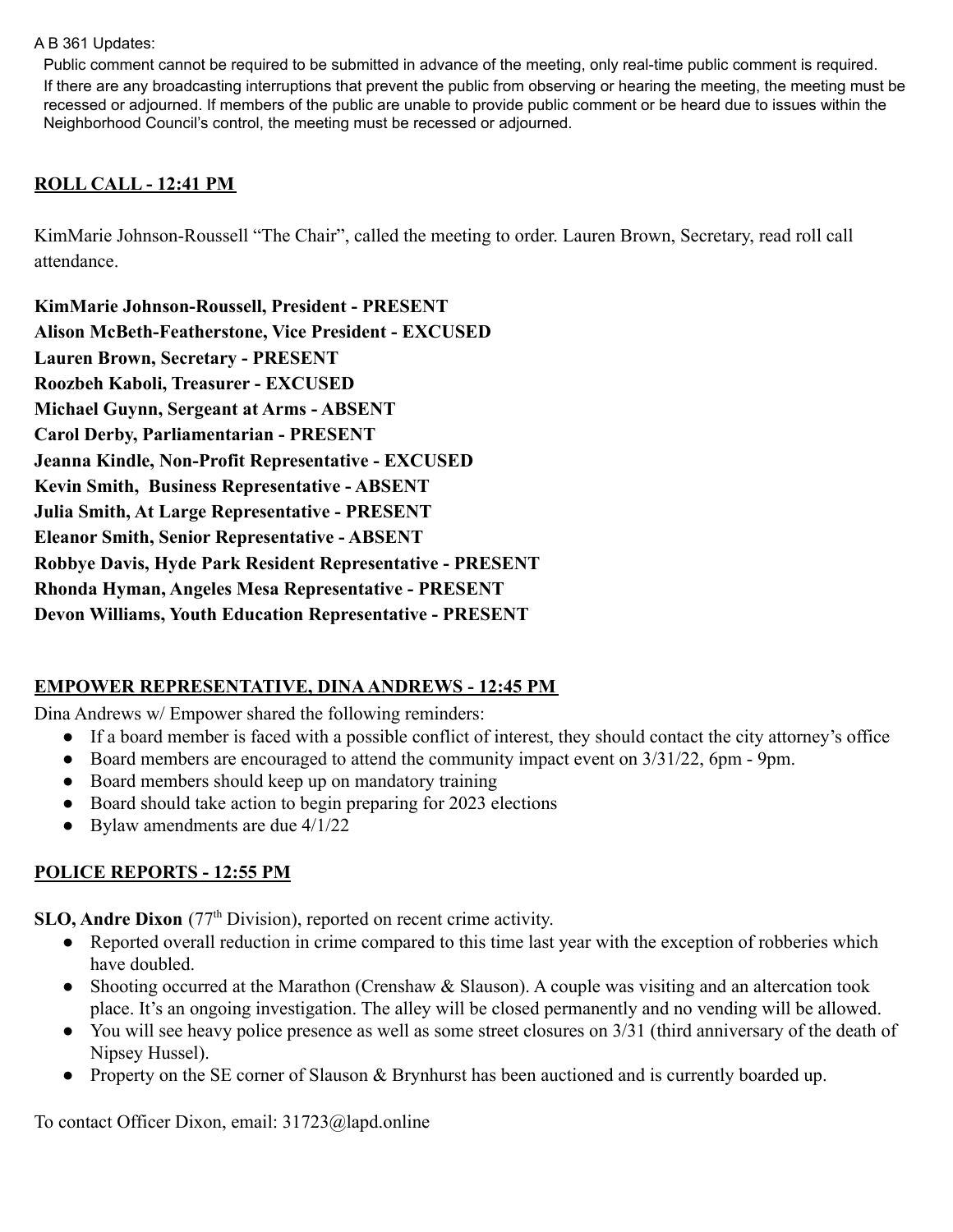**SLO, Paul Eveleth** (Southwest Division), reported on recent crime activity.

Crenshaw High

- This past Wednesday there was an incident at Crenshaw High with a group of students fighting. The incident generated a visit from the superintendent.
- Stolen cars have been found around campus and four incidents involving guns have been reported.
- Officer Eveleth sent an email to CD8 councilman to ask if street lights could be made brighter around campus as it would be safer if it were lighter.
- Neighbors prefer the vinyl fencing be removed so there is more visibility/light.
- Officer recommends the board invite the school police to the next general meeting.

Other topics included:

- If stakeholders holders need to report parked vehicles, contact Parking Enforcement and the Abandoned Vehicle Hotline
- LAPD dispatch should be contacted if vehicle appears to have been stripped or broken into

To contact Officer Eveleth, email: 38086@lapd.online

#### **PLAN CHECK MEETING UPDATE - 1:26 PM**

KimMarie Johnson-Roussell asked for a volunteer to attend Plan Check meetings moving forward to report back to the community council and stakeholders so that the board is equipped with information necessary to address development projects in the community.

Julia Smith attended the most recent Plan Check meeting and shared the need to apply more pressure to the state assembly so that community stakeholders have a say in development. She also stressed the importance of hearing our young people's voices.

Board members and stakeholders are encouraged to familiarize themselves with the Guidelines for Sustainable Developments [here.](https://docs.google.com/document/u/0/d/1ksVoYfsE0GJ0_3VqaD9F19Vmev-_rUDARIaCMMnrWzA/mobilebasic)

It was proposed that the board consider moving the start time of the general meeting so that members could attend the scheduled LA Plan Check meetings on Saturdays at 10am.

#### **PMHCC REPRESENTATIVE - 1:53 PM**

KimMarie Johnson-Roussell announced the opening of Angeles Mesa Representative.The board will hear nominations and vote at the next board meeting.

#### **GENERAL PUBLIC COMMENTS - 1:56 PM**

Leimert Park Improvement Project - 6pm on Monday, 3/14/22. Must send an email to [alexander.morales@lacity.org](mailto:alexander.morales@lacity.org) by 12pm on 3/14/22 to receive invite details.

Hyde Park Miriam Matthews Branch Library - Meetings will resume Wednesday, March 16th, 12pm in garden area

#### **ADJOURNMENT - 2:13 PM**

KimMarie Johnson-Roussell, "The Chair", moved to adjourn. Seconded by Carol Derby. Meeting adjourned at 2:13 PM.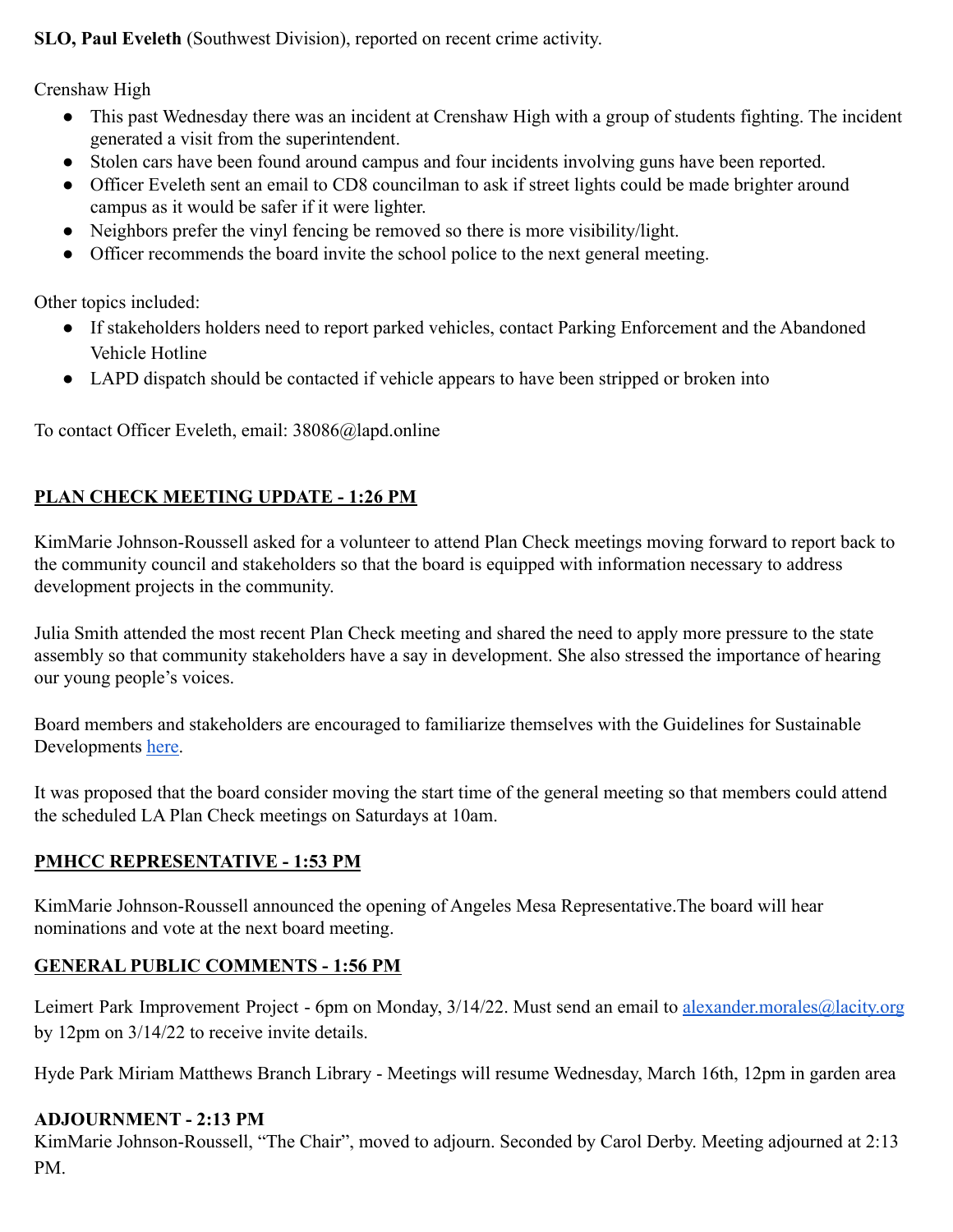# **Next Board Meetings: March 15, 2022**

## **Next General Meeting**: **April 9, 2022**

#### **COMMITTEES**

(Committee meeting dates and times subject to change)

*A.)* **FINANCE COMMITTEE:** Mr, Roozbeh Kaboli, Chairperson: Committee will review Council's expenditures and modifications on budget line items and balances *(MEETING DATES VARY*) @ *6:00 PM –PMHCC VIRTUAL OFFICE*

*B.)* **OUTREACH COMMITTEE: Vacant**: Committee will lead discussion regarding proposed Strategies and Activities to increase and maintain Outreach efforts *(MEETING DATES VARY) @ 6:00PM – PMHCC VIRTUAL OFFICE*

*C.)* **BYLAWS COMMITTEE: Dale Stieber, Chairperson**: Committee is responsible for Amending, Reviewing and making recommendations for the PMHCC Bylaws to the Board *(MEETING DATES VARY) @ 6:00 PM – PMHCC VIRTUAL OFFICE*

*D.)* **PLANNING, LAND USE and BEAUTIFICATION COMMITTEE: Vacant**, Chairperson, **Chairperson of Beautification, Vacant**: Discussions, Review of Land Use Developments and how they meet the needs of the Park Mesa Heights Community

*(VIRTUAL MEETING DATES)* 1 ST & 3 rd Monday of each month, 7:00pm - 9:00PM *– PMHCC VIRTUAL OFFICE*

**E.) EDUCATION COMMITTEE: Devon Williams, Chairperson**: Committee focuses on Educational opportunities for Adults and Youth in Park Mesa Heights *(MEETING DATES VARY)* @ 6:00PM - *PMHCC VIRTUAL OFFICE*

*D.) LEGISLATIVE COMMITTEE (Ad Hoc Comm.), Julia Smith, Chairperson: Committee focuses on legislative proposals and actions happening in our state & district to keep PMHCC Board and stakeholders informed on legislative processes happening in PMHCC and District 8.*

PUBLIC INPUT AT NEIGHBORHOOD COUNCIL MEETINGS – The public is requested dial \*9, when prompted by the presiding officer, to address the Board on any agenda item before the Board takes an action on an item. Comments from the public on agenda items will be heard only when the respective item is being considered. Comments from the public on other matters not appearing on the agenda that are within the Board's jurisdiction will be heard during the General Public Comment period. Please note that under the Brown Act, the Board is prevented from acting on a matter that you bring to its attention during the General Public Comment period; however, the issue raised by a member of the public may become the subject of a future Board meeting.

The public is requested to fill out a "Speaker Card" to address the Board on any agenda item before the Board takes an action. If "Speaker Cards are not available, Chairperson will ask that hands be raised so person requesting to speak can be acknowledged. Public comment is limited to 1 minute per speaker, but the Board has the discretion to modify the amount of time for any speaker. Public Access of Records: In compliance with Government Code section 54957.5, non-exempt writings that are distributed to a majority or all of the board in advance of a meeting, may be viewed at [www.parkmesaheighs.org,](http://www.parkmesaheights.org/) or at the scheduled meeting. In addition, if you would like a copy of any record related to an item on the agenda, please contact PMHCC Office at 323-421-6251. TRANSLATE SERVICES: Translators, sign language interpreters, assistive listening